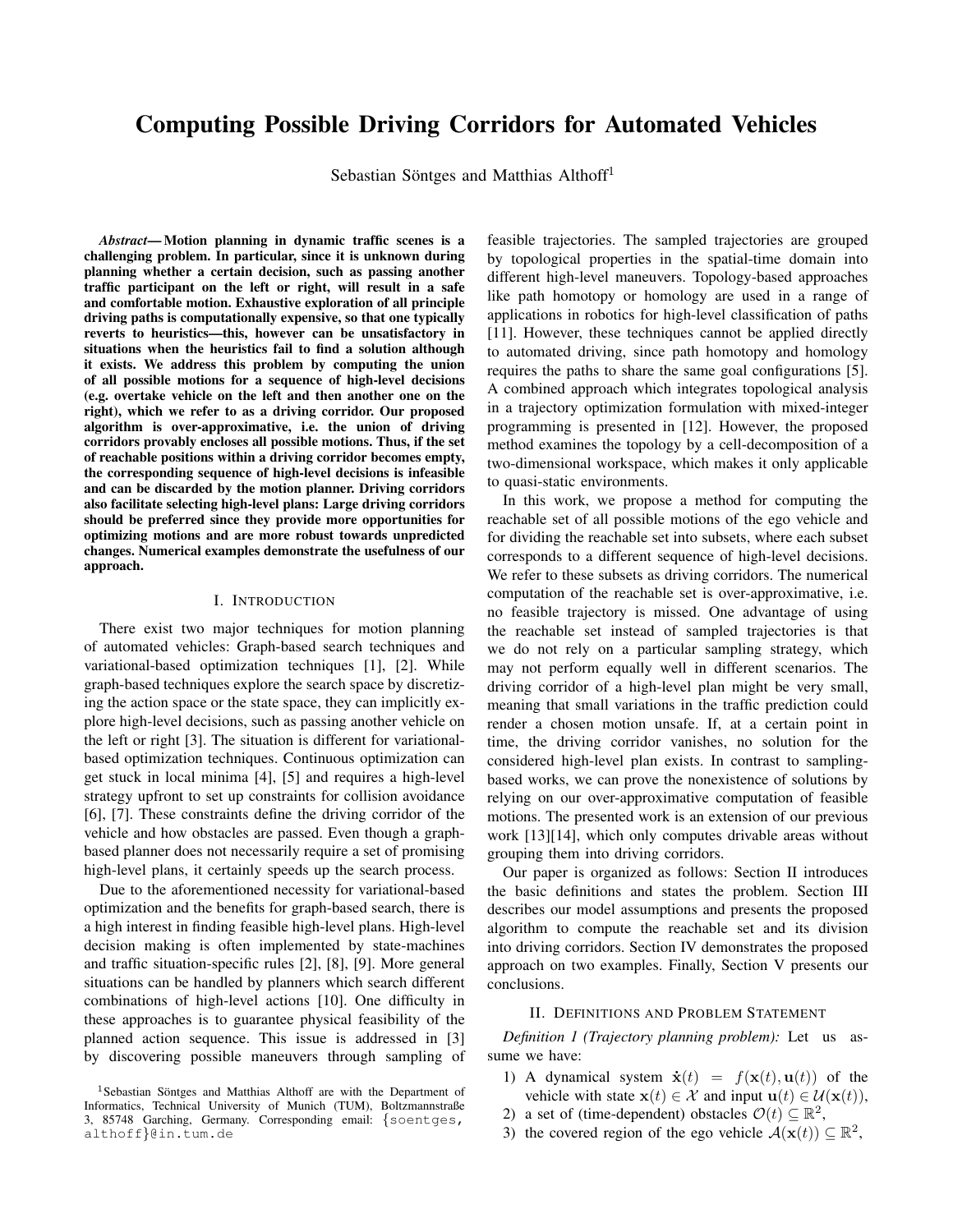

Fig. 1. Reachable set considering collision free trajectories until the given time step (top); anticipated reachable set considering only collision free trajectories for the whole planning horizon  $[t_0, t_f]$  (bottom).

- 4) an initial state  $x_0$  at time  $t_0$ ,
- 5) and a goal region  $\mathcal{X}_G$  at time  $t_f$ .

Given an input signal  $\mathbf{u}(t)$  and initial state  $\mathbf{x}_0$ , the trajectory of the system  $f(\mathbf{x}(t), \mathbf{u}(t))$  is:

$$
\mathbf{x}(t) = \mathbf{x}_0 + \int_{t_0}^t f(\mathbf{x}(t'), \mathbf{u}(t')) \mathrm{d}t'
$$
 (1)

which we denote by  $\tau(t; \mathbf{u}, \mathbf{x}_0) := \mathbf{x}(t)$ .

A solution  $\tau$  of the trajectory planning problem connects the initial state  $\tau(t_0; \mathbf{u}, \mathbf{x}_0) = \mathbf{x}_0$  to a state in the goal region  $\tau(t_f; \mathbf{u}, \mathbf{x}_0) \in \mathcal{X}_G$  and does not collide with any obstacle  $\mathcal{A}(\tau(t'; \mathbf{u}, \mathbf{x}_0)) \cap \mathcal{O}(t') = \emptyset, \ \forall t' \in [t_0, t_f].$ 

The states attained by the set of all trajectories at some time  $t$  are related to the reachable set of the dynamical system.

*Definition 2 (Anticipated reachable set):* The reachable set is defined as the set of all states which can be reached by the system from a given initial set  $\mathcal{X}_0$  at a given time t. We extend the common definition to the *anticipated reachable set* through two restrictions. First, we only consider states that can be reached at time  $t$  without colliding with the obstacle set  $\mathcal{O}(t)$ . Second, we require that the state can be continued by a collision-free trajectory until the end of the planning horizon  $t_f$ . To simplify the notation, we introduce the set of forbidden states  $\mathcal{F}(t) := {\mathbf{x}(t) | \mathcal{A}(\mathbf{x}(t)) \cap \mathcal{O}(t) \neq \emptyset}.$  Thus,

$$
\begin{aligned}\n\textbf{reach}(\mathcal{X}_0, t, t_f) &:= \{ \tau(t; \mathbf{u}, \mathbf{x}_0) \, | \exists \mathbf{u}(t') \in \mathcal{U}, \exists \mathbf{x}_0 \in \mathcal{X}_0, \\
\tau(t'; \mathbf{u}, \mathbf{x}_0)) \notin \mathcal{F}(t') \text{ for } t' \in [t_0, t_f] \},\n\end{aligned}
$$
\n
$$
(2)
$$

where  $U$  is the set of all possible input signals.

Fig. 1 shows the motivation behind this definition. For a given scenario, the ego vehicle must merge either into the left or right lane in order to avoid a collision. If the vehicle merges into the left lane, it can reach some region in the left lane for several time steps. However, it will eventually collide with some obstacle within the planning horizon  $t_f$ . Planning trajectories in these regions must be avoided. The anticipated reachable set excludes these regions.

Often, not the full state  $x(t)$ , but only the position of the vehicle  $(x(t), y(t))^T$  is of interest.

*Definition 3 (Projection):* Given the state  $x(t)$ , the projection

$$
\text{proj}_{xy}(\mathbf{x}(t)) := (x(t), y(t))^T \tag{3}
$$

is defined as the mapping from the state to the position of the vehicle.

We use the same notation to project a set of states  $\mathcal{X}$ :

$$
\text{proj}_{xy}(\mathcal{X}) := \{ \text{proj}_{xy}(\mathbf{x}) | \mathbf{x} \in \mathcal{X} \}. \tag{4}
$$

A frequent decision for a driver is to choose between passing an obstacle on the left or right. In order to group feasible trajectories into different high-level decisions, a common method is to apply topological concepts of path homotopy and homology to motion planning [11]. Two paths with the same starting point and the same endpoint are said to be homotopic, if and only if there exists a continuous mapping, which deforms one path to the other. In particular this means that the path must not "jump" over any obstacle.

Fig. 2 shows an example of the ego vehicle and two moving vehicles in the spatial-time domain: Vehicle A drives in the same lane as the ego vehicle, vehicle B drives in the opposite lane and passes both other vehicles. Three possible trajectories  $\tau_{1,2,3}$  of the ego vehicle are shown. This example is a modified version of the one presented in [5] with the difference that we assume that there is free space between vehicle A and B when both pass each other. In this example,  $\tau_2$  and  $\tau_3$  first pass vehicle B and then overtake vehicle A. However, since both do not share the same endpoint, they are not homotopic. In contrast,  $\tau_1$  and  $\tau_3$  are homotopic since they share both the same starting point and endpoint and can continuously be deformed to each other (under the assumption that vehicle A and B do not touch and the ego vehicle can drive between both). However, this grouping seems counterintuitive. It seems more natural to group trajectories  $\tau_2$  and  $\tau_3$  as the maneuver "first pass vehicle B, then overtake vehicle A". In this work, we propose a method for grouping trajectories which is inspired by a method for identifying homotopy between paths using twodimensional sub-manifolds in the three dimensional positiontime domain of the vehicle [15]. However, in contrast to [15], our goal is not to group paths into homotopy classes in its strict mathematical definition due to the aforementioned problems, but to find a grouping which fits the semantic meaning in terms of automated driving (e.g. passing another vehicle on the left).

The idea is to construct for each trajectory a "word" which describes the trajectory and assigns it to a unique driving corridor. All trajectories with the same word belong to the same driving corridor.

*Definition 4 (Word construction):* Given a set of twodimensional oriented surfaces  $U_i$  in the three-dimensional spatial-time domain with an associated "letter"  $r_i$  and a trajectory  $\tau$ . We assign a word to  $\tau$  by concatenating the letters in the order of all intersections of  $\tau$  with  $U_i$ . If  $U_i$  is crossed in the direction of its orientation we use the letter  $r_i$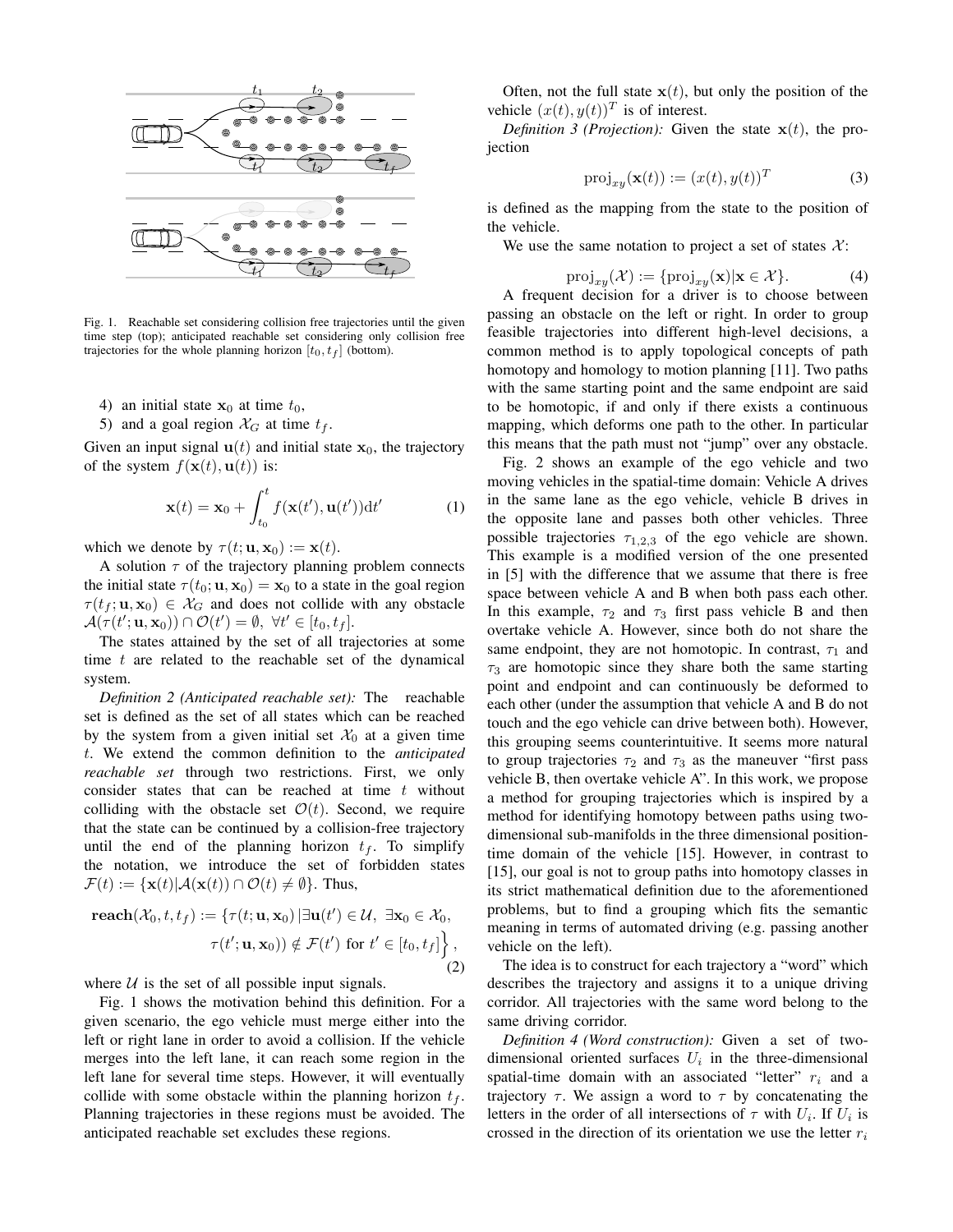

Fig. 2. Three different trajectories to overtake vehicle A and pass vehicle B (top); surfaces  $U_A$  and  $U_B$  with their orientation are added (bottom).

and if it is crossed opposing its orientation, we use the inverse letter  $r_i^{-1}$ . If a letter  $r_i$  and its inverse  $r_i^{-1}$  follow directly in a word, they cancel (e.g.:  $r_j r_i r_i^{-1} = r_j$  and  $r_j r_i^{-1} r_i = r_j$ ) [15].

For example in the scenario in Fig. 2,  $\tau_3$  first intersects  $U_B$  along its orientation and then crosses  $U_A$  against its orientation. The assigned word is therefore  $r_B r_A^{-1}$ . The same word is assigned to  $\tau_2$ . In contrast,  $\tau_1$  intersects  $U_A$  first and then  $U_B$ , which produces the word  $r_A^{-1}r_B$ .  $\tau_2$  and  $\tau_3$  are assigned the same word and therefore belong to the same driving corridor.

The selection of the surfaces  $U_i$  depends on the highlevel actions which should be considered in the scenario. An obvious choice is to create surfaces perpendicular to each relevant obstacle for passing it either on the left or right. In case of moving obstacles the letter cancellation rule in Def. 4 allows one to handle back-overtaking properly. For example, if the ego vehicle drives parallel to another vehicle with similar speed and it moves on or near to the associated surface of the other vehicles, it may intersect this surface back and forth and each time add a letter to the assigned word. The letter cancellation rule removes these letters.

We follow the approach in [5], [3] to relax the assumption that the endpoints of two trajectories must necessarily match, but instead must lie only within the same goal region. This assumption is more applicable to automated driving since usually there is a goal region given rather than a single goal state.

*Definition 5 (Driving corridor):* Given:

- 1) A dynamical system  $\dot{\mathbf{x}}(t) = f(\mathbf{x}(t), \mathbf{u}(t))$  of the vehicle with state  $\mathbf{x}(t) \in \mathcal{X}$  and input  $\mathbf{u}(t) \in \mathcal{U}(\mathbf{x}(t)),$
- 2) a set of (time-dependent) obstacles  $\mathcal{O}(t) \subseteq \mathbb{R}^2$ ,
- 3) the covered region of the ego vehicle  $\mathcal{A}(\mathbf{x}(t)) \subseteq \mathbb{R}^2$ ,
- 4) a set of initial states  $\mathcal{X}_0$  at time  $t_0$ ,
- 5) a set of surfaces  $U_i$  with corresponding letters  $r_i$ ,

we define the driving corridor  $M$  for a given word and a given goal region  $\mathcal{X}_G$  as:

$$
\mathcal{M}(t; word, \mathcal{X}_G) := \{ \tau(t; \mathbf{u}, \mathbf{x}_0) \, | \, \exists \mathbf{u} \in \mathcal{U}, \, \exists \mathbf{x}_0 \in \mathcal{X}_0, \n\tau(t_f; \mathbf{u}, \mathbf{x}_0) \in \mathcal{X}_G, \n\tau(t'; \mathbf{u}, \mathbf{x}_0)) \notin \mathcal{F}(t') \text{ for } t' \in [t_0, t_f], \n\tau \text{ is assigned the } word \}.
$$

The aim of this paper is to compute all driving corridors for given words and/or given goal regions, respectively discover all possible words and/or reachable goal regions of non-empty driving corridors.

# III. SYSTEM MODEL AND DRIVABLE REGION **COMPUTATION**

For general vehicle models  $f(\mathbf{x}(t), \mathbf{u}(t))$  and obstacles  $\mathcal{O}(t)$  the reachable set cannot be computed efficiently. Therefore, we resort to a simplified vehicle model and a conservative approximation of the reachable set as presented in [13].

#### *A. Reachable set approximation*

We model the vehicle dynamics with two double integrators in longitudinal and lateral direction. The state  $x =$  $\begin{pmatrix} x & x & y & y \end{pmatrix}^T$  is given by position and velocity in the two-dimensional plane and the input  $\mathbf{u} = (u_x \quad u_y)^T$  by the acceleration in both directions. We assume bounded acceleration and speed.

$$
f(\mathbf{x}, \mathbf{u}) = \begin{pmatrix} \dot{x} \\ \ddot{x} \\ \dot{y} \\ \ddot{y} \end{pmatrix} = \begin{pmatrix} 0 & 1 & 0 & 0 \\ 0 & 0 & 0 & 0 \\ 0 & 0 & 0 & 1 \\ 0 & 0 & 0 & 0 \end{pmatrix} \begin{pmatrix} x \\ \dot{x} \\ y \\ \dot{y} \end{pmatrix} + \begin{pmatrix} 0 & 0 \\ 1 & 0 \\ 0 & 0 \\ 0 & 1 \end{pmatrix} \begin{pmatrix} u_x \\ u_y \end{pmatrix}
$$
  
\n
$$
|u_x| \le a_{max,x}
$$
  
\n
$$
|u_y| \le a_{max,y}
$$
  
\n
$$
v_{min,x} \le \dot{x} \le v_{max,x}
$$
  
\n
$$
v_{min,y} \le \dot{y} \le v_{max,y}
$$

The reachable set for the given model is computed at discrete points in time in iterative steps. The representation of the set and the algorithm is summarized subsequently.

The reachable set at time step  $t_i$  is strictly overapproximated by the union of sets  $B_i$ 

$$
\mathbf{reach}(\mathcal{X}_0, t_i, t_f) \subseteq \bigcup_{q} \mathcal{B}_i^{(q)},\tag{6}
$$

where each  $\beta_i$  is the Cartesian product of two convex polytopes  $\mathcal{B}_i^{(q)} = \mathcal{P}_{i,x}^{(q)} \times P_{i,y}^{(q)}$ . The polytopes represent a set of position/velocity pairs, which can be reached in the xand y-direction. Polytopes are chosen because they provide an efficient computation of linear dynamical systems (5).

The algorithm to compute the over-approximated reachable set is shown in Alg. 1. First, the set of states of the previous step is propagated in time according to the system model (5) (Alg. 1, ll. 3-5). Second, the forbidden states  $\mathcal{F}(t_i)$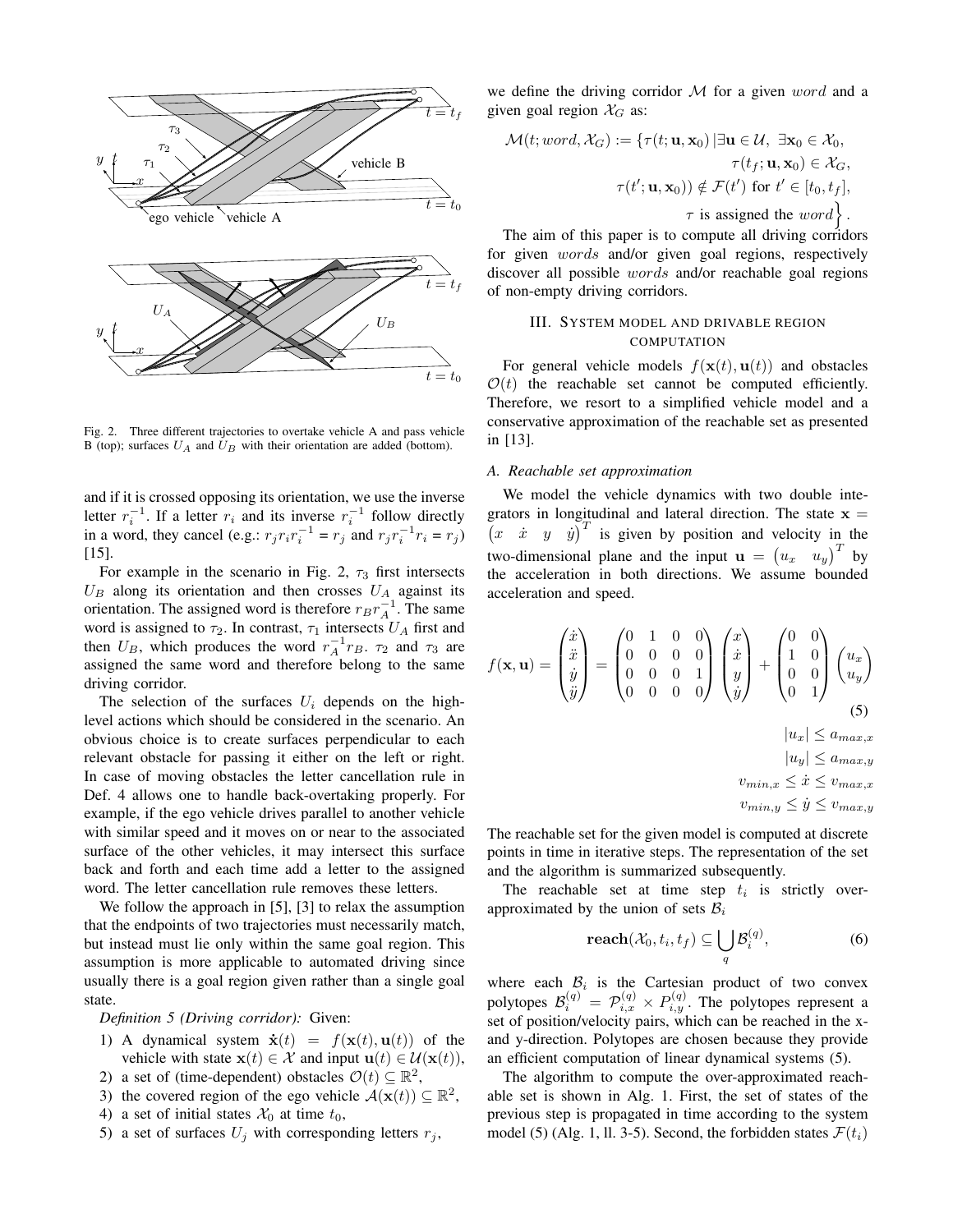## Algorithm 1

**Input:** Initial set:  $\mathcal{X}_0 = \cup_q \mathcal{B}_0^{(q)}$ ; forbidden region:  $\mathcal{F}(t)$ **Output:** Graph G with nodes storing the sets  $\mathcal{B}_i^{(q)}$  for  $i = 1, ..., n$ 1: for  $i = 1$  to number of time steps **do** 2: for all  $\mathcal{B}_{i-1}^{(q)}$  in time step  $i-1$  do 3:  $\hat{\mathcal{P}}_{i,x}^{(q)} \leftarrow \texttt{PROPAGATE}(\mathcal{P}_{i-1,x}^{(q)})$ 4:  $\hat{\mathcal{P}}_{i,y}^{(q)} \leftarrow \texttt{PROPAGATE}(\mathcal{P}_{i-1,y}^{(q)})$ 5:  $\hat{\mathcal{B}}_{i}^{\left(q\right)} \leftarrow \hat{\mathcal{P}}_{i,x}^{\left(q\right)} \times \hat{\mathcal{P}}_{i,y}^{\left(q\right)}$ 6: end for 7:  $\cup_{r} \mathcal{B}_i^{(r)} \leftarrow \text{overapproximate}(\cup_{q} \hat{\mathcal{B}}_i^{(q)} \setminus \mathcal{F}(t_i))$ 8: **for all** r in  $\cup_r \mathcal{B}_i^{(r)}$  do 9:  $\mathcal{G}$ .ADD\_NODE(n( $\mathcal{B}_i^{(r)}$ )) 10: **for all** q in  $\cup_q \hat{\mathcal{B}}_{i}^{(q)}$  do 11: **if** OVERLAP $(\hat{\mathcal{B}}_i^{(q)}, \mathcal{B}_i^{(r)})$  then 12:  $\mathcal{G}.\text{ADD}.\text{EDGE}(n(\mathcal{B}_{i-1}^{(q)}),n(\mathcal{B}_{i}^{(r)})))$ 13: end if 14: end for 15: end for 16: end for



Fig. 3. Two time steps of Alg. 1. Shown are the projections of  $\beta$  into the position domain and a constant obstacle  $\mathcal{O}$ .  $\mathcal{B}_i^{(q)}$  reaches in the time step  $t_{i+1}$  several sets. These again reach several sets in time step  $t_{i+2}$ . The relationships between the sets are represented in the directed acyclic graph G.

are removed from this set (Alg. 1, l. 7). In order to get the same set representation (6) in the next time step, the resulting set is over-approximated [13]. The over-approximation step (Alg. 1, 1. 7) is necessary since  $\mathcal{F}(t)$  can be of arbitrary shape and thus  $\cup_q \hat{\mathcal{B}}_i^{(q)} \setminus \mathcal{F}(t_i)$  can generally not be cast in the representation as defined in (6).

Fig. 3 illustrates the algorithm. The projection of the sets  $\mathcal{B}_i$ ,  $\mathcal{B}_{i+1}$ ,  $\mathcal{B}_{i+2}$  into the position domain and a constant obstacle  $O$  are both shown for three successive time steps. A set  $B_i$  in step i may reach several sets  $B_{i+1}$  in the next time step. This relations is stored in a graph  $G$ . A node  $n(\mathcal{B})$  is created in  $\mathcal G$  for each  $\mathcal B$  (Alg. 1, 1, 9). If, like in the example in Fig. 3,  $\mathcal{B}_{i}^{(q)}$  reaches  $\mathcal{B}_{i+1}^{(l)}$ , a directed edge  $(n(\mathcal{B}_{i}^{(q)}), n(\mathcal{B}_{i+1}^{(l)}))$  between the pair of corresponding nodes



Fig. 4. Example from Fig. 3 with a surface  $U_A$  and the extended graph  $\mathcal{G}_w$ .  $\mathcal{B}_i^{(q)}$  reaches  $\mathcal{B}_{i+1}^{(l)}$  by crossing  $U_A$ , therefore the letter  $r_A$  is added in the node.  $\mathcal{B}_{i+2}^{(s)}$  is assigned to two different nodes, one with the empty word and the other with the word  $r_A$ .

is added to the graph (Alg. 1, l. 12). Only nodes of one successive time step are connected.

Thus, by starting from a node  $n(\mathcal{B})$  with region  $\mathcal B$  and going backward in the graph, all regions which can reach this set in the future can be identified. Accordingly, by going forward in the graph, one can identify all regions which can be reached from the past set B.

## *B. Reachable set approximation with words*

In Def. 4 the concept of words is introduced to characterize and group trajectories given a set of surfaces  $U_i$ . In order to apply the same concept to reachable sets, a natural extension is to define the reachable set as the set of (word, state) pairs, which can be reached at a particular time. The difficulty is that in the reachable set computation, a whole set of states moves over time (see Fig. 5). Therefore, in principle all the contained states must be tracked for intersection with all  $U_i$ . This is in contrast to a trajectory, where just a single state moves over time. Therefore, we detect the intersection of the reachable set with  $U_j$  approximatively as shown in Fig. 5: We connect the midpoints of two sets  $\mathcal{B}_{i}^{(a)}$ ,  $\mathcal{B}_{i+1}^{(b)}$  in the spatialtime domain with a straight line and only check this line for intersection with all  $U_j$  to assign the corresponding letters  $r_j$ .

We incorporate this word information by an extension of the previously introduced graph  $G$  to a graph  $G_w$  with word information in each node (see Fig. 4). In  $G$ , each  $B$ is assigned to exactly one node  $n(\mathcal{B})$ . In  $\mathcal{G}_w$ , each *pair* of  $(word, \mathcal{B})$  is assigned to exactly one node  $n_w(word, \mathcal{B})$ . The same set  $\beta$  may be assigned to several nodes with different words. For example in Fig. 4,  $\mathcal{B}_{i+2}^{(s)}$  can be reached from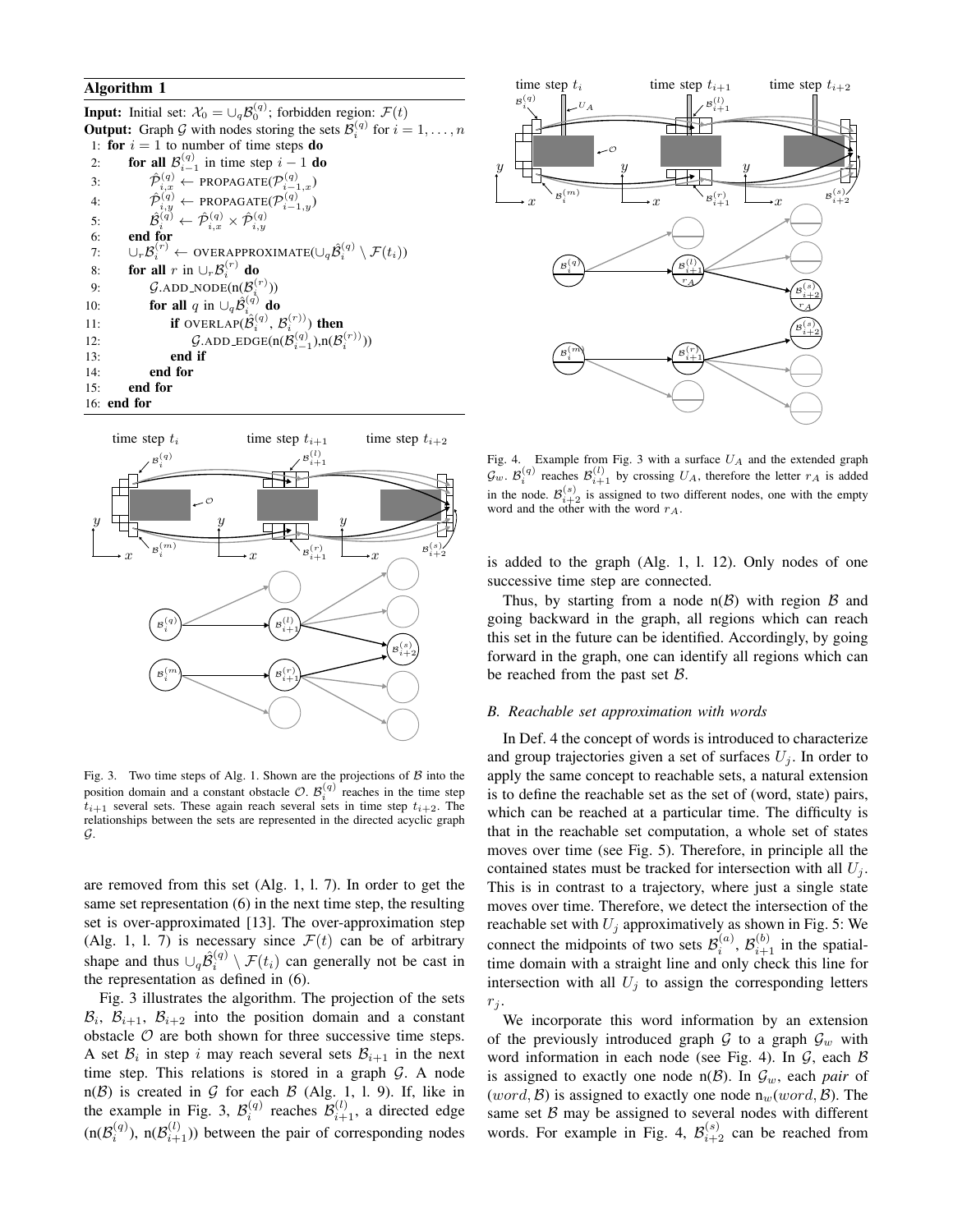

Fig. 5. Actual traversed region in continuous time and its intersection with a surface Ur; implemented in the *intersections* function in Alg. 2.

 $\mathcal{B}_{i+1}^{(l)}$  and  $\mathcal{B}_{i+1}^{(r)}$ . However, both nodes have a different word and therefore correspond to different driving corridors.

The construction of the extended graph  $\mathcal{G}_w$  from the graph G is shown in Alg. 2. A new initial graph  $\mathcal{G}_w$  is created by copying all root nodes from  $G$  (Alg. 2, 1, 10). Starting from a newly created node  $n_w(word, \mathcal{B})$  in  $\mathcal{G}_w$  (Alg. 2, ll. 11-15) the algorithm searches in  $G$  for all sets  $\mathcal{B}_{child}$ , which are stored as children of  $\beta$  (Alg. 2, 1, 2). These sets are added as child nodes to  $n_w(word, \mathcal{B})$  (Alg. 2, ll. 4-7). Additionally, a word is appended which considers the crossings of the motion from B to  $\mathcal{B}_{child}$  with any  $U_i$  (Alg. 2, 1. 3). The *intersections* function is implemented using the approximation in Fig. 5. If several surfaces are crossed, the order of intersection is considered.

Fig. 3 and Fig. 4 show  $\mathcal{G}$  and the constructed  $\mathcal{G}_w$  of the same example scenario.  $\mathcal{B}_{i+1}^{(l)}$  is the child of  $\mathcal{B}_{i}^{(q)}$  in both graphs. However, in  $\mathcal{G}_w$  the node also contains the word  $r_A$ because of the crossing of  $U_A$  from  $\mathcal{B}_i^{(q)}$  to  $\mathcal{B}_{i+1}^{(l)}$ . In the next time step  $\mathcal{B}_{i+2}^{(s)}$  is contained in two nodes of  $\mathcal{G}_w$ , since it can be reached with two different words.

#### Algorithm 2

| <b>Input:</b> Input graph: $G$ ; surfaces and letters: $U_i$ , $r_i$ |                                                                                                                 |  |  |
|----------------------------------------------------------------------|-----------------------------------------------------------------------------------------------------------------|--|--|
| <b>Output:</b> Extended graph with word information: $\mathcal{G}_w$ |                                                                                                                 |  |  |
| 1: <b>procedure</b> ADD_CHILDREN( $n_w(word, B)$ )                   |                                                                                                                 |  |  |
| 2:                                                                   | for all $n(\mathcal{B}_{child})$ in CHILDREN( $n(\mathcal{B})$ ) do                                             |  |  |
| 3:                                                                   | $new\_\textit{word} \leftarrow word + INTERSECTIONS(\mathcal{B}, \mathcal{B}_{child})$                          |  |  |
| 4:                                                                   | <b>if</b> $n_w(new_{word}, \mathcal{B}_{child})$ not in $\mathcal{G}_w$ then                                    |  |  |
| 5:                                                                   | $\mathcal{G}_w$ .ADD_NODE $(n_w(new\_word, \mathcal{B}_{child}))$                                               |  |  |
| 6:                                                                   | end if                                                                                                          |  |  |
| 7:                                                                   | $\mathcal{G}_w$ .ADD_EDGE $(\mathfrak{n}_w(word, \mathcal{B}), \mathfrak{n}_w(new\_word, \mathcal{B}_{child}))$ |  |  |
| 8:                                                                   | end for                                                                                                         |  |  |
|                                                                      | 9: end procedure                                                                                                |  |  |
|                                                                      | 10: $\mathcal{G}_w$ .ADD_NODES $(n_w(empty\_word, \mathcal{B}_0^{(q)}))$                                        |  |  |
|                                                                      | 11: for $i = 1$ to number of time steps do                                                                      |  |  |
| 12:                                                                  | <b>for all</b> $n_w(word, \mathcal{B})$ in time step i <b>do</b>                                                |  |  |
| 13:                                                                  | $\mathcal{G}_w$ .ADD_CHILDREN $(n_w(word, \mathcal{B}))$                                                        |  |  |
| 14:                                                                  | end for                                                                                                         |  |  |
| $15:$ end for                                                        |                                                                                                                 |  |  |

## IV. RESULTS

We demonstrate our method with two examples. In the first experiment, different driving corridors in an overtaking maneuver are identified by introducing two word-inducing surfaces. In the second experiment, different driving corridors are identified by specifying different goal regions.

## *A. Combinatorial aspects of motion planning*

In the first experiment we apply our algorithm to the example discussed in [5]. The scenario is similar to the one shown in Fig. 2, but this time we assume that the obstacle regions covered by vehicle A and vehicle B touch each other. The ego vehicle drives with an initial speed of 20 m/s. In this example vehicle A is predicted to drive with a constant speed of 14 m/s and vehicle B with a constant speed of 17 m/s. However, we emphasize that any set-based prediction of the traffic participants can be used [16]. In particular, uncertainty in the prediction can be considered by enlarging the predicted sets appropriately.

In this scenario, the high-level planner must decide to either follow vehicle A or to overtake it and determine if and how the vehicle B can be passed. The two properties "overtaking vehicle A" and "passing vehicle B" of a trajectory are specified by two surfaces  $U_A$  and  $U_B$  with two associated letters  $r_A$  and  $r_B$ .  $U_A$  is a surface connecting the region between vehicle A and the road boundary over time.  $U_B$  is a surface connecting the region between vehicle B and the boundary of the other side of the road over time. Fig. 6a shows the scenario in the spatial-time domain. In this space the prediction of vehicle A and vehicle B are "tubes" with a constant slope. The surfaces  $U_A$  and  $U_B$  are represented by two triangle meshes.

The anticipated reachable set is computed using the parameters given in Table I. Fig. 6a shows the resulting reachable set. Three different words  $r_B r_A^{-1}$ ,  $r_A^{-1} r_B$  and  $r_B$  are identified. These words correspond to the maneuvers "first pass B, then overtake A", "first overtake A, then pass B" and "only pass B". For each distinguished maneuver, all nodes in  $\mathcal{G}_w$ from the final time step  $t_f$  with the corresponding word are traced back to the initial time step and the associated driving corridor is shown in Fig. 6.

Although the plots in Fig. 6 are three-dimensional, we emphasize, that the actual reachable set is five-dimensional and also contains explicit velocity information. A rough estimate of the reachable velocities can also be obtained by the slope of driving corridors in t-direction. For example, in Fig. 6c at the beginning the slope is comparatively flat which corresponds to higher speeds. The vehicle must accelerate to become fast enough to overtake A before it passes B. In contrast, in Fig. 6d the slope of the driving corridor is steep, since the ego vehicle must lower its speed to follow vehicle A.

## *B. Identification of gaps for lane change maneuvers*

In this section we distinguish driving corridors through different goal regions. This example is motivated by trajectory planning for lane change maneuvers [6]. A lane change maneuver is a combination of a lateral motion and a longitudinal motion along the road. The high-level planner must decide whether a lane change is possible and select a sufficiently large gap between traffic on the goal lane, which is reachable by a collision free trajectory. In [6], an approach is presented to formulate the lane change trajectory as an optimization problem, which relies on a given driving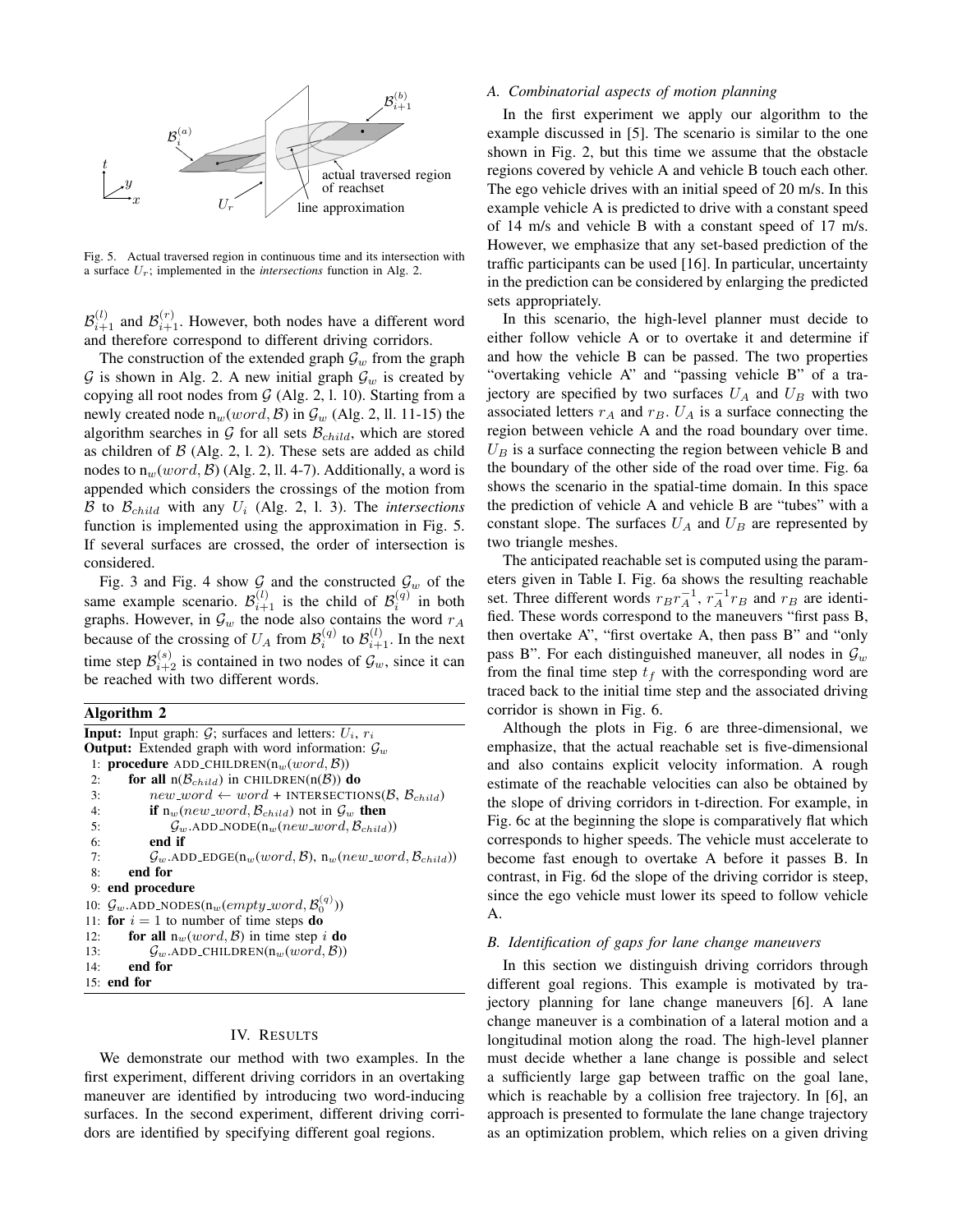

(c) Anticipated reachable set with word constraint  $r_A^{-1}r_B$ .



÷,

TABLE I PARAMETERS FOR DRIVABLE AREA COMPUTATION IN OVERTAKING SCENARIO

| Parameter                                              | Value                                                                                                                                                                        |
|--------------------------------------------------------|------------------------------------------------------------------------------------------------------------------------------------------------------------------------------|
|                                                        |                                                                                                                                                                              |
| time step $\Delta t$                                   | 0.10s                                                                                                                                                                        |
| number of time steps                                   | 125                                                                                                                                                                          |
| absolute maximum longitudinal acceleration $a_{max.x}$ |                                                                                                                                                                              |
| minimum longitudinal speed $v_{min,x}$                 | $\begin{array}{@{}c@{\hspace{0.5em}}c@{\hspace{0.5em}}c@{\hspace{0.5em}}}\n 4.0 & \frac{m}{s^2} \\  12.5 & \frac{m}{s} \\  25.0 & \frac{\text{h}}{\text{s}} \\  \end{array}$ |
| maximum longitudinal speed $v_{max,x}$                 |                                                                                                                                                                              |
| absolute maximum lateral acceleration $a_{max,y}$      | $1.0 \frac{\text{m}^3}{\text{s}^2}$<br>-2.0 $\frac{\text{m}}{\text{s}}$                                                                                                      |
| minimum lateral speed $v_{min,y}$                      |                                                                                                                                                                              |
| maximum lateral speed $v_{max,y}$                      | $2.0^{\rm m}$                                                                                                                                                                |

TABLE II PARAMETERS FOR DRIVABLE AREA COMPUTATION IN LANE CHANGE SCENARIO

| Parameter                                              | Value                                          |
|--------------------------------------------------------|------------------------------------------------|
| time step $\Delta t$                                   | 0.10s                                          |
| number of time steps                                   | 30                                             |
| absolute maximum longitudinal acceleration $a_{max.x}$ | $5.0 \frac{\text{m}}{\text{s}^2}$              |
| minimum longitudinal speed $v_{min,x}$                 | $0.0\frac{\text{m}}{\text{c}}$                 |
| maximum longitudinal speed $v_{max,x}$                 | $45.\overline{0}\frac{\text{m}}{\text{s}}$     |
| absolute maximum lateral acceleration $a_{max,y}$      |                                                |
| minimum lateral speed $v_{min,y}$                      | $\frac{2.0 \frac{m^3}{s^2}}{-2.0 \frac{m}{s}}$ |
| maximum lateral speed $v_{max,y}$                      | $2.0^{\frac{m}{2}}$                            |

corridor. In this example, we present a reachable set analysis for the coupled lateral and longitudinal motion to compute such a driving corridor.

We assume that a traffic prediction is provided. Again, for the sake of the example we use a constant speed prediction with all vehicles staying in their road. However, as mentioned before, any kind of set-based prediction can be used [16]. The gaps between traffic participants in the adjacent lanes at the predicted position at the end of the planning horizon are chosen as possible goal regions. We test our approach on a

scenario taken from the NGSIM US 101 Highway Dataset<sup>1</sup>. Fig. 7 (a) shows the initial scenario with the traffic prediction and possible goal regions. Only the prediction of vehicles in the start lane and the goal lane are shown. Double lane changes are not considered.

The anticipated reachable sets with different goal constraints are computed using the parameters given in Table II. The computation shows that only gap 1 and gap 2, but not gap 3, are reachable.

<sup>1</sup>http://www.fhwa.dot.gov/publications/research/operations/07030/